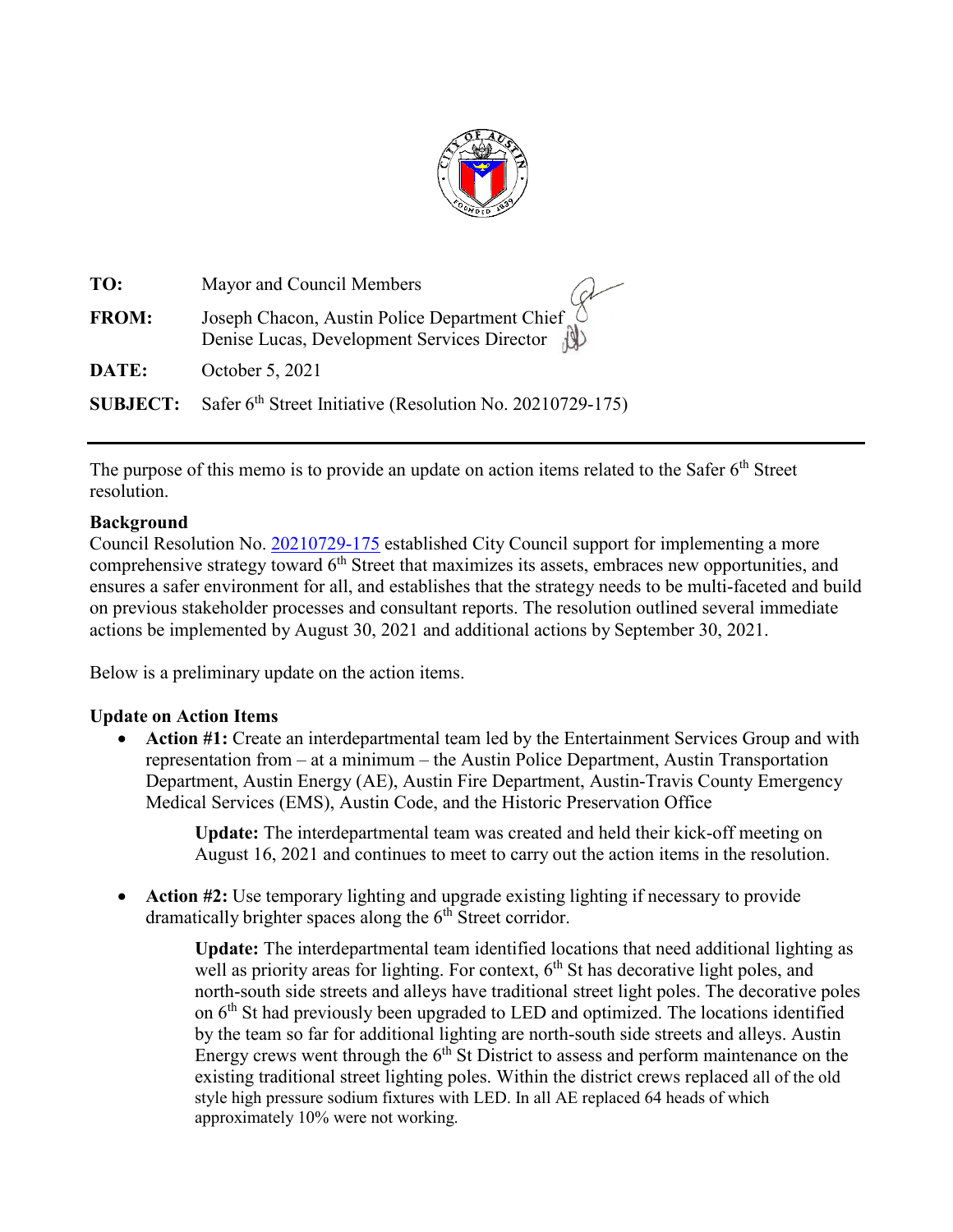## **Next Steps:**

- Conduct a lighting study to assess if there are gaps in the street light network in the district. Requests for new street light poles to fill any identified gaps will require funding and need to be added to Austin Energy's priority list for installs.
- Street light poles in the alleys are limited. There is very little room in the alleys for poles, existing poles typically get removed for new construction that extends to the lot line, and Austin Energy is not installing new poles in the alleys. The team is going to contact property owners to encourage the installation of lighting from their buildings facing the alley. The team will follow up on this item in October and will consider additional recommendations related to encouraging and incentivizing property owners to install alley facing lighting.
- The team believes that best solution for lighting of high-volume pedestrian areas may be lighting specifically designed for pedestrians rather than the street light network. The team will follow up on this item in October and will consider additional recommendations related to pedestrian lighting solutions.
- Action #3: Explore and pilot options such as café seating, water barriers, and other "pop up" efforts for temporarily dedicating wider walkways for patrons to move between establishments and eliminating the space where people gather during the weekend closures by using the street for other purposes

**Update:** The interdepartmental team has continued to evaluate how much space is needed for crowds to move around safely during the peak hours of 11pm-2:30am on a block-by-block basis and exploring pilot options for café seating, water barriers and other "pop up" efforts. The team is also continuing to engage with business and property owners in the district to identify locations where there is a desire for café seating and other pop-up efforts, and also to get feedback on options for pilots and the pros and cons of each from their perspective. The team needs additional time to finish the evaluation and stakeholder outreach process in the first half of October and develop a plan and timeline for implementing feasible pilot programs in the Fall.

• Action #4: Determine the extent to which earlier assertions about underage presence on 6<sup>th</sup> Street and underage drinking remain true today

> **Update:** APD has confirmed that the earlier assertions about underage presence in 6<sup>th</sup> Street and underage drinking remains true today.

• **Action#5:** Briefly list which recommendations noted in the July 17, 2015, staff [memo,](http://www.austintexas.gov/edims/pio/document.cfm?id=235129) "Response to Resolution No. 20140925-081 – Downtown Entertainment Districts" and from the two consultant reports have been implemented

**Update:** A brief list of recommendations that have been implemented is attached.

• **Action #6:** Engage with peer cities to identify best practices in entertainment district planning and management and provide additional recommendations to Council based on that research

> **Update:** The interdepartmental team has engaged with peer cities including Seattle, San Francisco, New York, Orlando, Las Vegas, Arlington, VA and Sydney, Australia. These engagement efforts will continue in October and relevant recommendations will be included in the staff report to Council by October 30, 2021.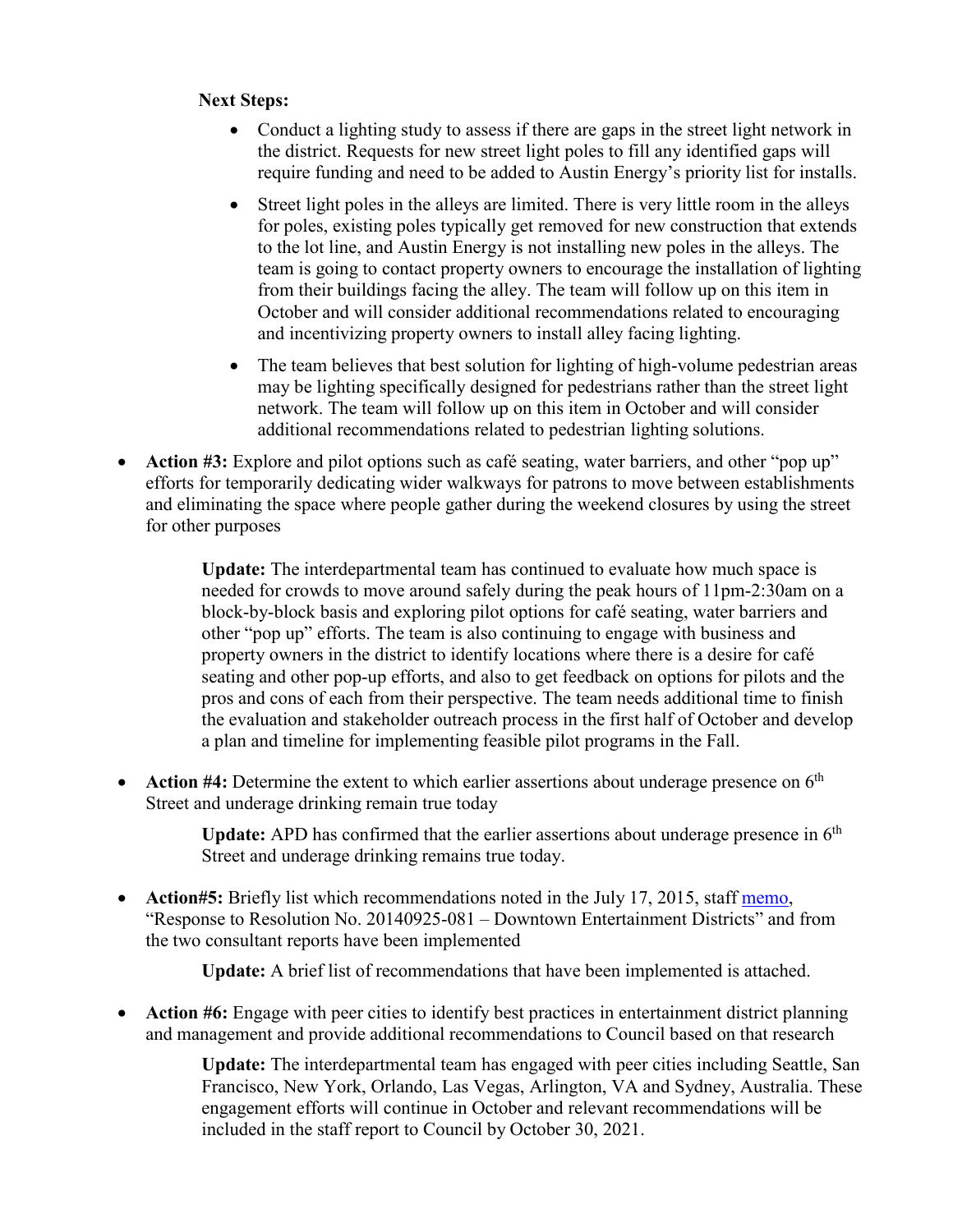• **Action #7:** Explore the feasibility of creating a dedicated EMS presence during weekend nights with personnel using specialized vehicles for rapid response, treatment, and extrication

> **Update:** Planning is already underway by APD, AFD and EMS to create a dedicated presence and staging area on  $6<sup>th</sup>$  Street, which will also be the command post for a Rescue Task Force. This strategy will allow EMS and Fire medics, accompanied by APD officers to enter areas that are not completely secured to get to, treat and extricate patients faster.

• **Action #8:** Suggest a process and program for entertainment licenses that includes safety training for staff and increased coordination and communication with public safety officers

> **Update:** The interdepartmental team has conducted research on other cities and jurisdictions and is discussing and evaluating options for an entertainment license. The team is also engaging with business owners in the district get feedback on options and pros and cons of each from their perspective. The team needs additional time to finish the evaluation and stakeholder outreach process in the first half of October and develop a recommendation for an entertainment license.

• **Action #9:** Coordinate with the Texas Alcohol and Beverage Commission (TABC) on additional strategies for curbing underage drinking and potentially limiting the presence of underage Austinites on Sixth Street during weekend evenings

> **Update:** TABC conducted an operation on Sept 2, 2021 to target underage drinkers and fake IDs. Moving forward, TABC and APD will be jointly conducting operations and initiatives.

Staff continues collaborating to address the elements outlined in this resolution and looks forward to providing updates on progress. Should you have any questions, please do not hesitate to contact Brian Block, Entertainment Services Manager, at 512-974-7966, Brian. Block@austintexas.gov.

cc: Spencer Cronk, City Manager J. Rodney Gonzales, Assistant City Manager Gina Fiandaca, Assistant City Manager Rey Arellano, Assistant City Manager Joel G. Baker, Austin Fire Chief Jasper Brown, Austin-Travis County Emergency Medical Services Interim Chief José Roig, Austin Code Director Rob Spillar, Austin Transportation Department Director Jacqueline Sargent, Austin Energy General Manager Rosie Truelove, Housing and Planning Department Director

Attachment